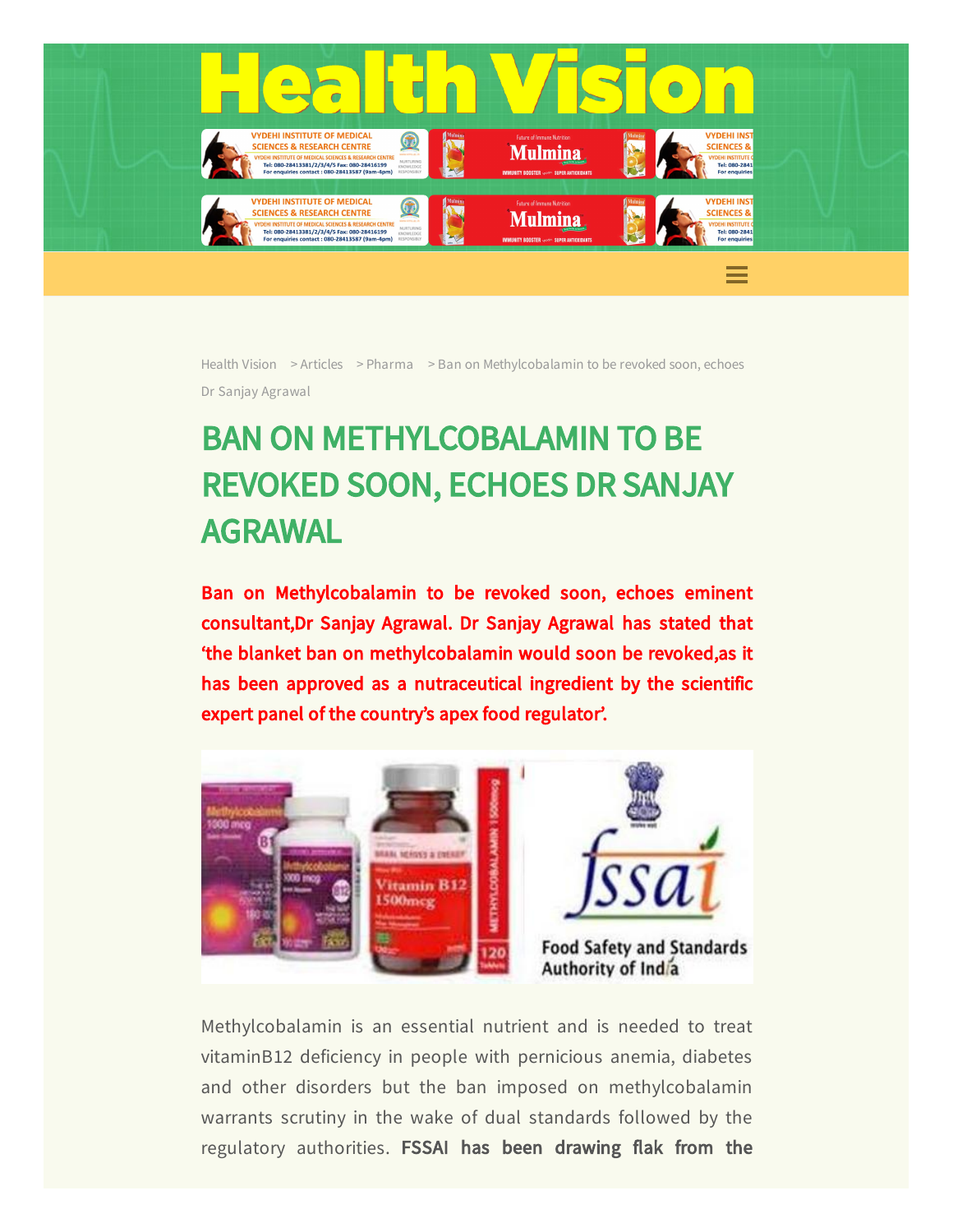industry because of the ban on methylcobalamin which has rather become a contentious issue today. There is also a nationwide ban on methylcobalamin by state drug regulators citing that FSSAI has imposed the ban based on ICMR recommendation.

On behalf of the nutraceutical industry, Dr. Sanjay Agrawal has repeatedly urged the country's apex food regulator and other Government authorities with numerous correspondences to revoke the ban on Methylcobalamin but till date they haven't received a favorable reply from the concerned authority.

The recommended dietary allowance value and upper tolerance limit of Methylcobalamin fixed by the autonomous body (FSSAI) under the Ministry of Health & Family Welfare is unclear too, leading to total confusion in the nutraceutical industry. Once methylcobalamin is notified, the approved recommended dietary allowance value can be defined in a scientific way, based on evidence.

The industry has argued for clarity on the technical aspect under which, methylcobalamin,on one hand is approved as a drug with recommended dietary allowance value of 2000 mcg,whereas for nutraceuticals,it has been permitted with recommended dietary allowance value of 1 mcg only.DCGI recommends 2000 mcg of methylcobalamin even in injectable form and brands are also available as patients take methylcobalamin based on their medical condition.

Also the issue on missing exact information on tolerable upper limit of vitamin B12 or methylcobalamin for neurological disorders and in boosting immunity has been festering in the public domain.

Gujarat state based many nutraceutical manufacturers have alleged that the dual standards of FSSAI is very much evident with the presence of FSSAI approved brands of methylcobalamin in the market with 1500 microgram (mcg) quantity/per serving. Some of the widely sold brands are Rejunex CD3,Locopen capsule, Neugaba M 75 capsule, Nervup 500 mcg injection, Nuroz Forte, Nurofine 2500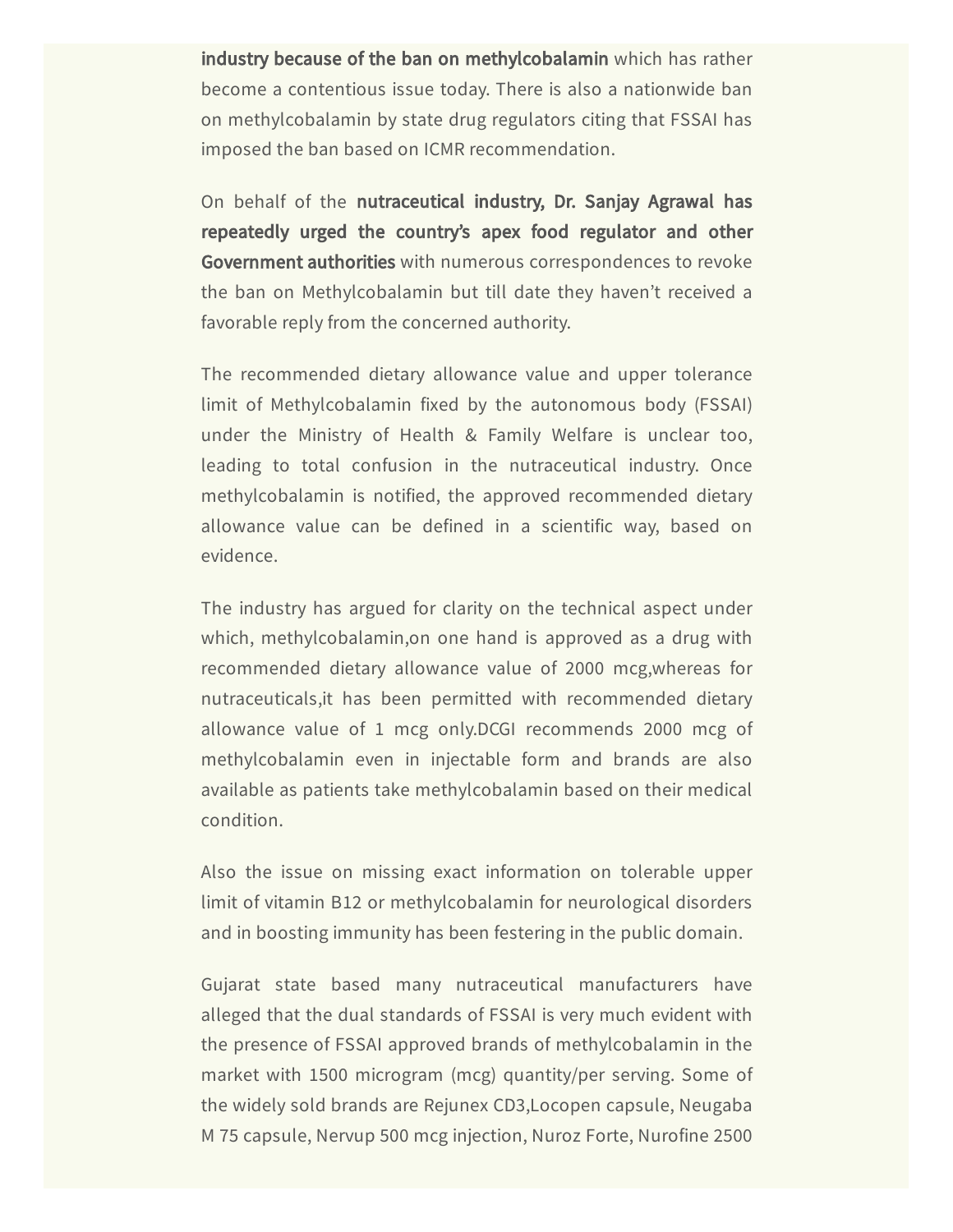injection, Actavis 2500 injection, etc. There are more than half a dozen of other brands with the same formula.

On January 7, 2020, FSSAI had issued a notification regarding recommended dietary allowance value of vitamin B12 which is specified as 1 mcg without mentioning type of vitamin B12 like methylcobalamin, adenosylcobalamin, hydroxycobalamin and cyanocobalamin. But the Drugs Controller General of India has recommended 2000 mcg of methylcobalamin in injectable form and respective brands are available as physicians are prescribing it for patients.

Previously, in a draft guideline issued in 2017, which is also considered as extension of regulation 2016, the FSSAI added the word 'derivatives of vitamins' to the approved list. Manufacturers continued to manufacture methylcobalamin considering it as a derivative of methylcobalamin.

The Section 22 of FSS Act, 2006 mentions foods for special dietary uses or functional foods or nutraceuticals or health supplements shall contain minerals or vitamins or proteins or metals or their compounds or amino acids in amounts not exceeding the recommended dietary allowances for Indians. As the regulations are bound to follow provisions mentioned under Act, the same has been enshrined into the Food Safety and Standards (Health Supplements, Nutraceuticals, Food for Special Dietary Use, Food for Special Medical Purpose, Functional Foods and Novel Foods) Regulations 2016.

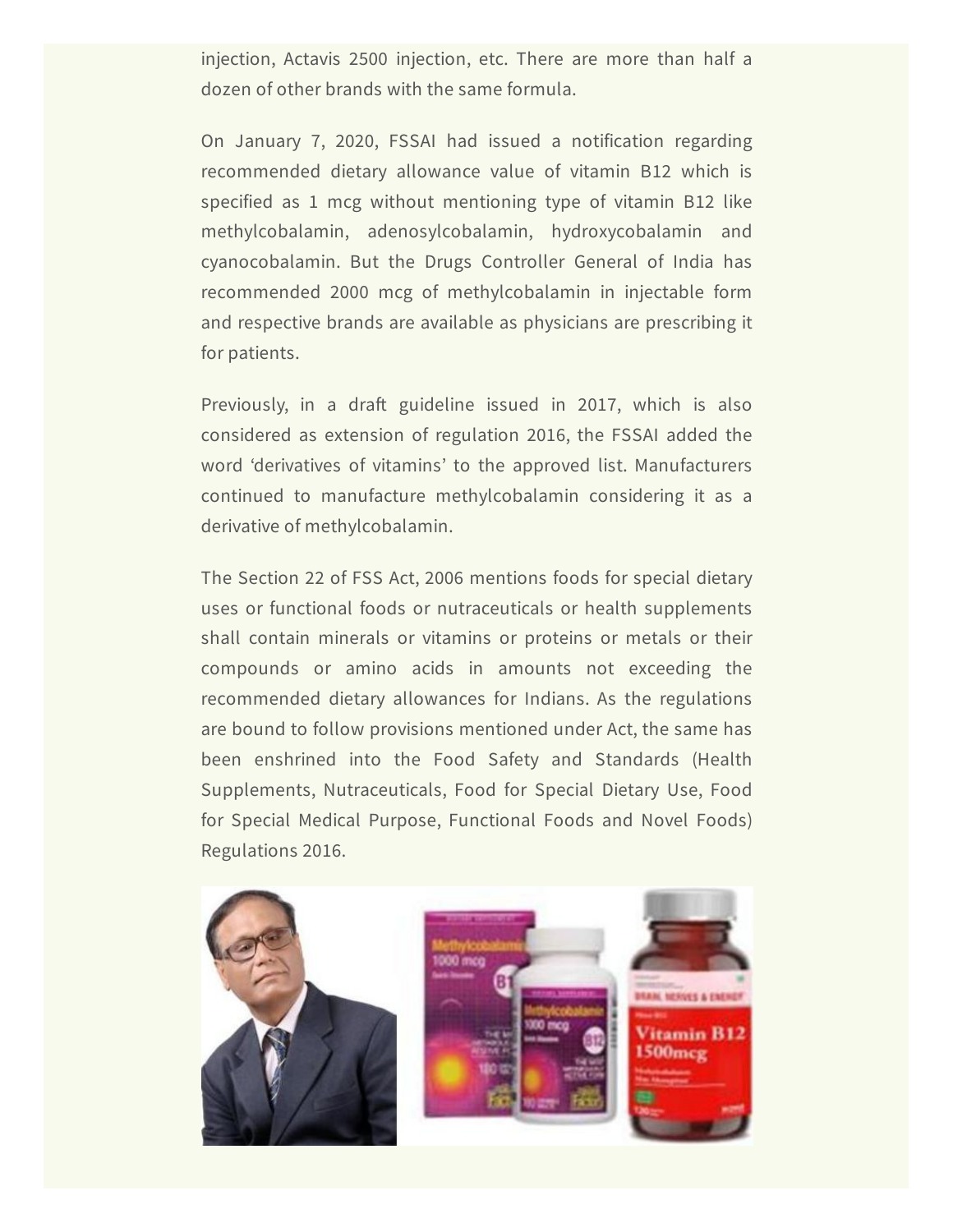But, in a letter to the FSSAI, CDSCO brought to the notice that various brands of products containing methylcobalamin are manufactured and sold having therapeutic intervention under the FSSAI license.The CDSCO had then urged the FSSAI to take action against Gujarat-based manufacturers for manufacture and sale of methylcobalamin meant for therapeutic intervention in contravention of norms.

Recently Dr Sanjay Agrawal has raised alarm on the blatant violation of administrative protocols in the regulatory regime in India citing the FSSAI's directive to all State Drug Controllers to take action against manufacturers for production and sale of methylcobalamin meant for therapy in cases of diabetes and neurological disorders, in contravention to norms.

According to him, it is evident that the issue about taking action on methylcobalamin manufacturers is totally uncalled for and it indicates lobbying and malafide intent to discourage the industry to satisfy vested interests.

Thus, in a recent representation made to Union Ministry of Chemicals and Fertilizers, Dr Agrawal has recommended the Drugs Controller General of India (DCGI) to be given the sole authority for implementation of nutraceutical policies and regulations citing both FSSAI and ICMR as toothless authorities, giving reference that ten years back the nutraceutical industry was under the DCGI only and was well regulated.

He further mentions in the letter, 'it is pertinent to mention here that there are only two variants of vitamin B12 namely cyanocobalamin and hydroxycobalamin which are covered under Food Safety and Standards (Health Supplements, Nutraceuticals, Food for Special Dietary use, Food for Special Medical Purpose, Functional Food And Novel Food Regulation 2016) (FSSAI-2016) but does not cover methylcobalamin'.

Few months ago, Dr Agrawal had also urged the Union Minister of Chemicals and Fertilizers to urgently notify methylcobalamin for neurological disorders and informed that regulatory action cannot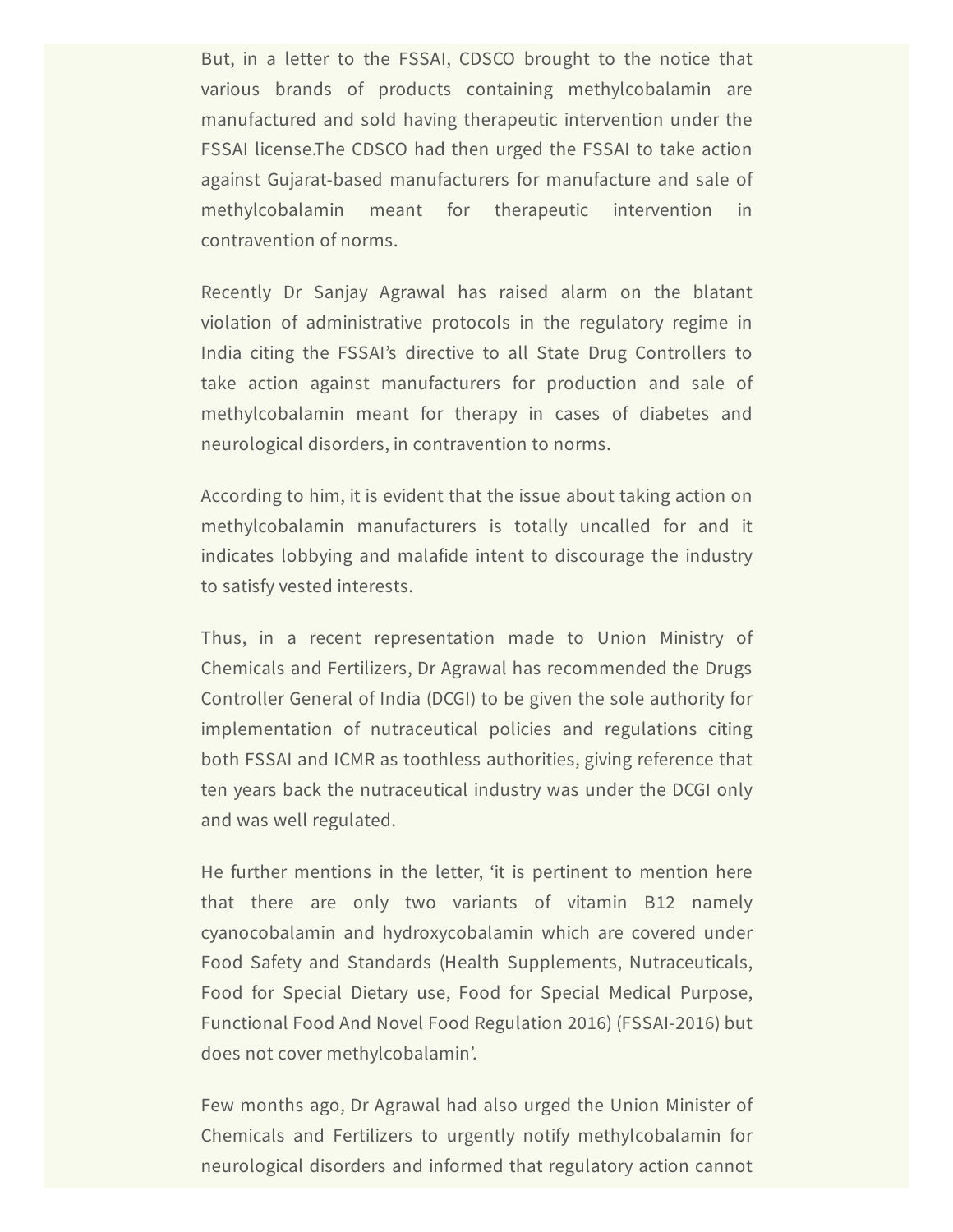be taken against those who are manufacturing methylcobalaminbased formulations without scientifically defining the efficacious recommended dietary allowance value.

According to nutraceutical industry experts, no adverse effect has been associated with excess methylcobalamin intake from food or supplements in healthy individuals. Methylcobalamin has a history of safe long term use as a therapeutic agent given in high dosage or via intramuscular injection for the treatment of disorders associated with impaired vitamin B12 absorption but industry is yet to see the much awaited notification on the same.

Dr Agrawal has been pursuing the issue of revoking the ban on methylcobalamin by FSSAI for more than a year but yet this issue has not come to a logical conclusion. On the contrary, FSSAI has allowed usage of cyanocobalamin- which has cyanide content within, but banned methylcobalamin- which is a superior form of vitamin B12.

Dr Agrawal has again sought clarity from FSSAI on Indian Council of Medical Research stipulated values of recommended dietary allowance value for methylcobalamin as prophylactic use in neurological disorders. Dr Agrawal's recent correspondences to FSSAI in spite of being addressed in a holistic manner have turned into a blame game between FSSAI and ICMR.

According to sources, taking an entirely U-turn, the national food safety regulator has instead directed the industry to refer the issue to the ICMR in blatant denial of laid down protocols and ethics. This is leading to confusion and hence detrimental to the public interest.

Industry, after almost more than a year, is still perplexed with FSSAI clarification regarding recommended dietary allowance values on methylcobalamin (vitamin B12). Any food business operator who wants to manufacture, import, market or sell the afore mentioned products shall have to comply with the provisions of these regulations.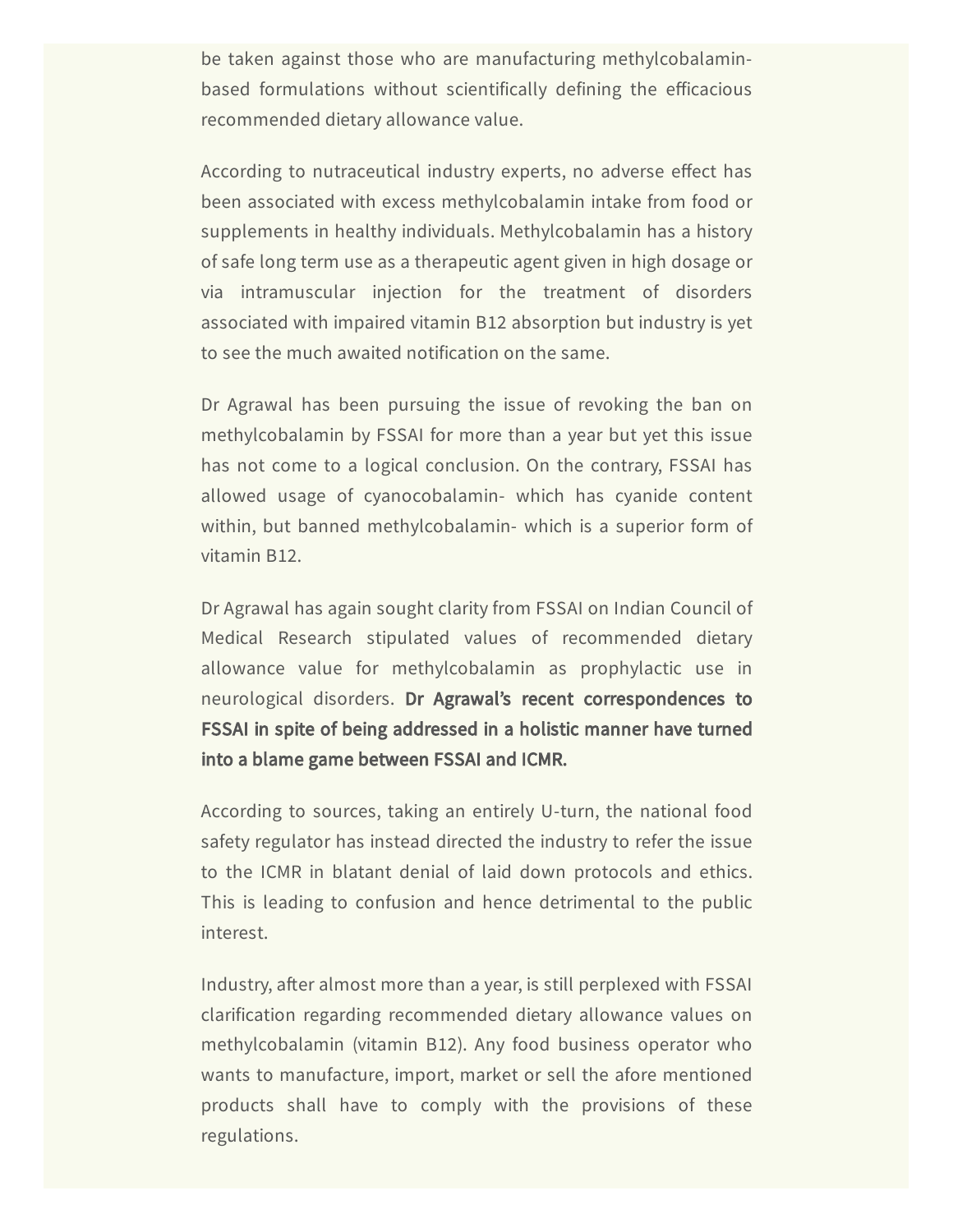Dr Agrawal had received a letter in December 2019 from FSSAI about Methylcobalamin being soon to be approved and to be provided recommended dietary allowance value of it for neurological disorders, but industry is yet to see the much awaited notification on the same.

Even as the notification regarding approval of the right recommended dietary allowance value for methylcobalamin remains pending for almost more than a year despite FSSAI scientific panel's nod of notifying it in last December, the drug and nutraceutical industry rues that the nationwide ban on methylcobalamin has proved to be an extortion bid by state drug controllers in the guise of regulations.

This is all the more contradictory considering that ICMR and National Institute of Nutrition have recently issued another report which have different stipulated recommended dietary allowance values of methylcobalamin and estimated average nutrient requirements for Indians. In the Norwegian Vitamin (NORVIT) intervention trial also, patients with acute myocardial infarction received 400 mcg of vitamin B12 daily for three years and reported no serious adverse events.

On behalf of the nutraceutical industry, Dr Agrawal is planning to again make a representation on this matter with the Union Ministry of Chemicals and Fertilizers since their previous correspondences (December 2019 and June 2020) and pleas to FSSAI have not been addressed with due diligence and rationality.

Share this:



## Related Articles: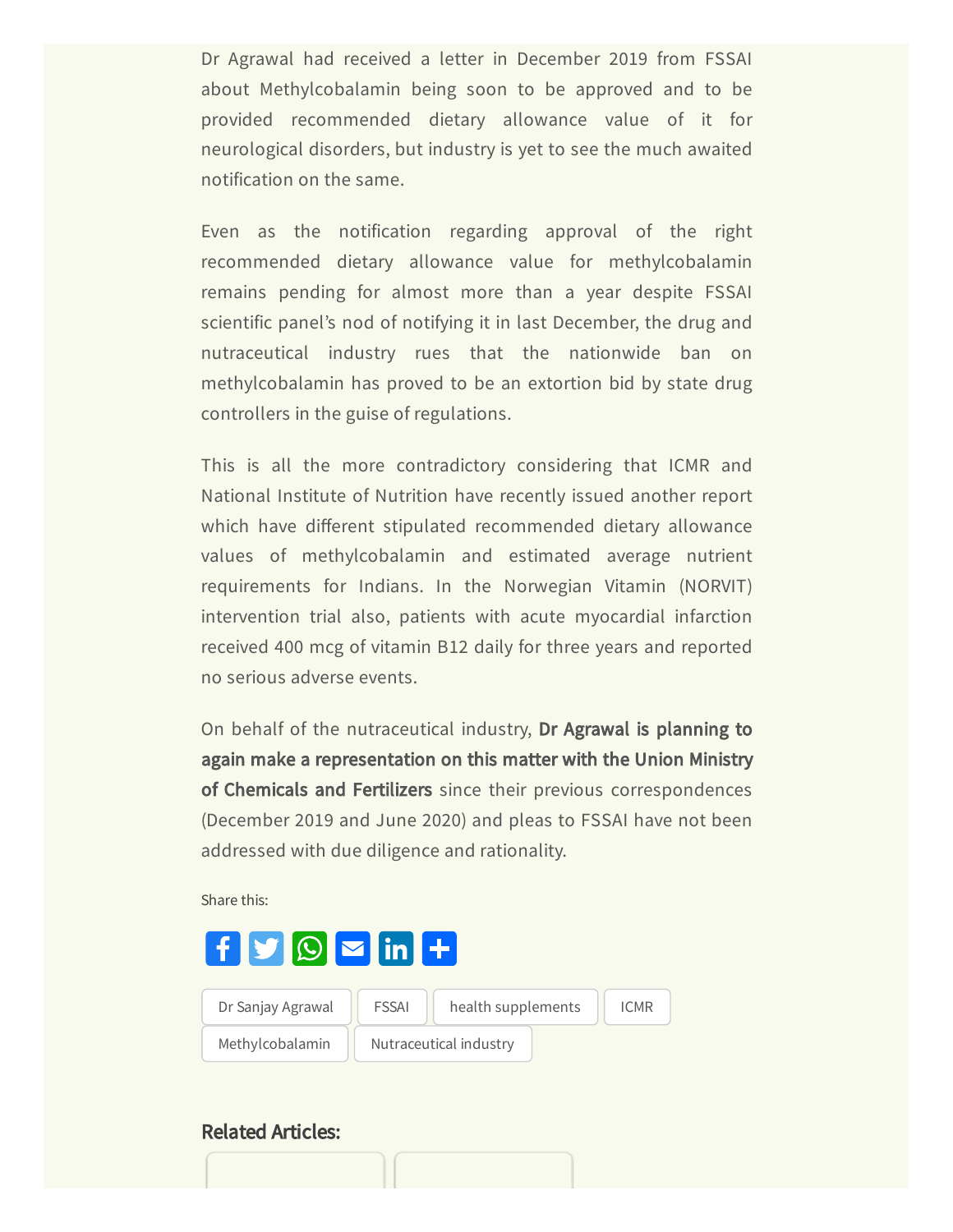

Repair | Relief | Regenerate **PAINLESS DRUGLESS NO SURGERY NO SIDE EFFECTS** Dr. NANDAN'S - Natural Cold Laser Therapy for • Arthritis, • Beathing Problem, • Asthma, • Crvical Pain • Diabetic • Frozen Shoulder • Migraine. ect... Mob: +91 8762406657, +91 9945638763 **Web: sreesanjeevini.com** 

## MAGAZINES